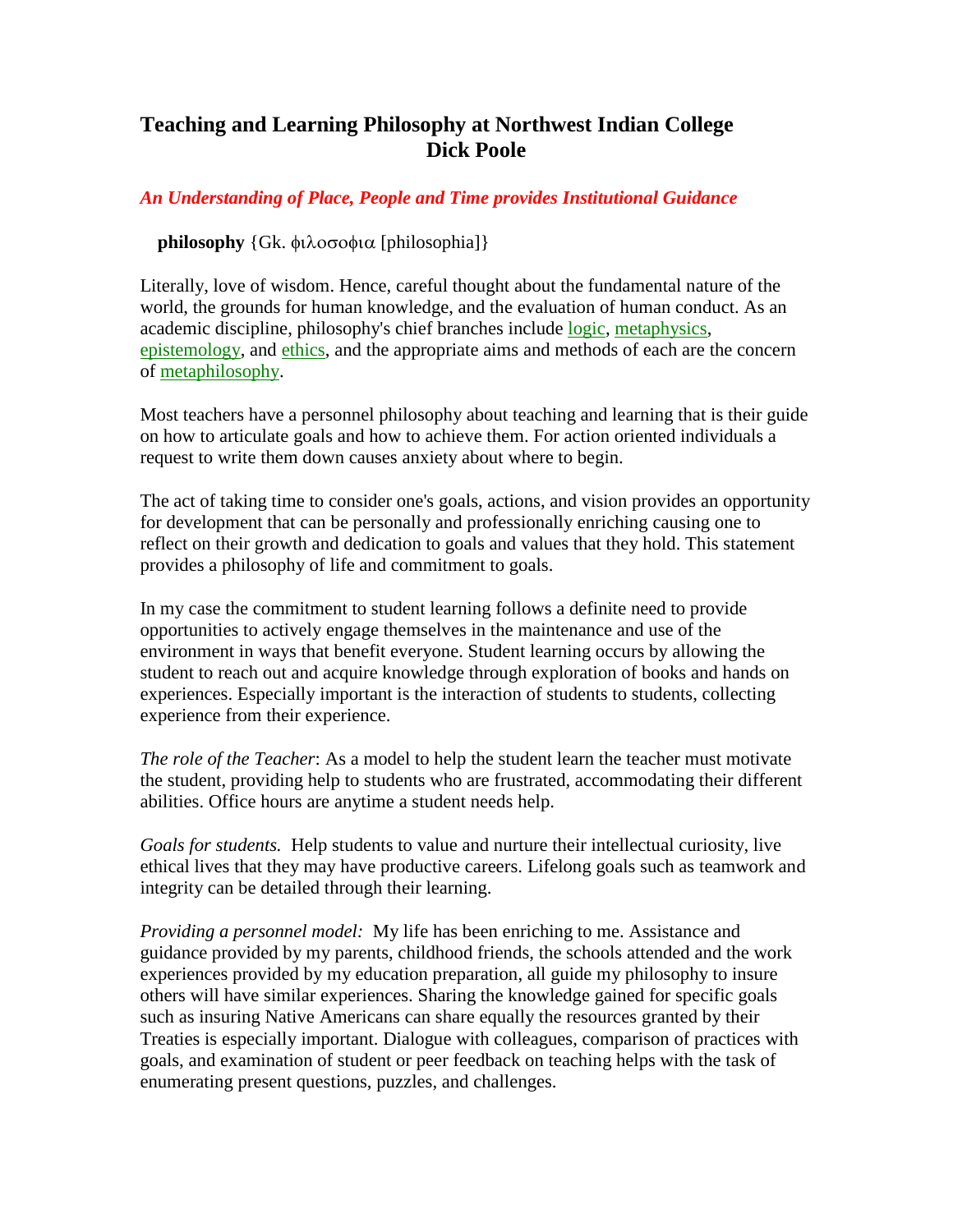- -Having high expectations for academic success and allowing students to feel competent
- -Expressing care and concern towards students by viewing them as individuals encourages respect.
- As a teacher we are responsible for preparing students for active and productive participation in the public sphere.
- Articulate a vision of the institution, community and world toward which they are working
- I see my role as the facilitator of a learning community of which I am but one member. I have something to teach you just as you **have something to teach me.**
- **We can all learn from each other but I also come eager to hear yours.**
- **I fully expect each class discussion to be guided by the intellectual concerns of us all—not just my own**

It distresses me to find too many students of all ages and settings focusing on grades rather than on their learning. I understand the culture that helped create this problem, but it is time for a new teaching and learning paradigm and it is happening all around us at this very moment...

We have been trained to sit glued in our chairs taking notes as fast as we could and generating our best guesses at what needed to be memorized for regurgitation on exams and/or papers (in meetings). We are guided by the 'Sage on the Stage' toward goals that have meaning to them but not to the recipient. Participation in development of true goals and needs is often one sided due to the lack of truly listening to both sides.

The new teaching and learning paradigm adopts a 'Guide on the Side' attitude for the faculty role. Understanding that true learning takes effort and participation and involvement on the part of the learner, the new pedagogy involves creating a structured learning environment for the student to navigate with assistance. The faculty role of providing the structure, the resources, and the environment for learning is crucial to the process and is the most appropriate role for a new learning paradigm. Students may find that they grow frustrated with their 'Guide on the Side' and desperately want the 'Sage on the Stage' to just tell them what they need to know. In other words contributions from all participants is required.

Most of us were raised in competitive learning environments where we tried to 'out-do' our classmates. The majority of today's work environments are too complex for isolated employees to accomplish their tasks and be productive working from a competitive attitude. Today, employers succeed when they generate environments for cooperative teamwork inside the organization, and view their competition as the external marketplace not the internal competitive attitudes. Internal organizational competition is counterproductive for employees as well as the employer. There is an increasing need for teamwork and cooperation in the workplace as well as the classroom. Our teaching and learning paradigms MUST promote teamwork and cooperative learning environments.

**Giving and sharing of resources, skills, knowledge.**